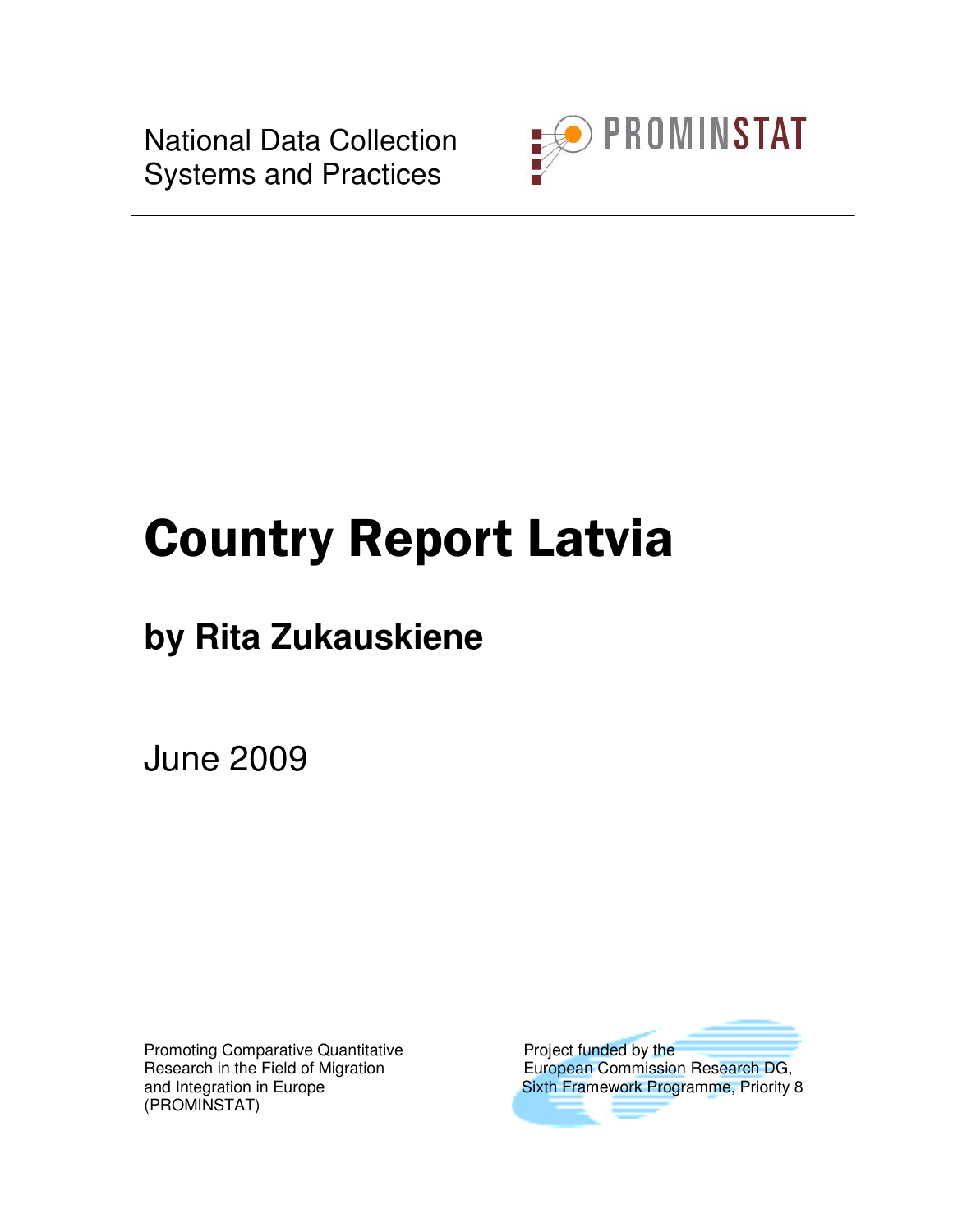#### **About the author**

Rita Zukauskiene, professor at the Mykolas Romeris University and collaborating researcher at ICMPD, laav@is.lt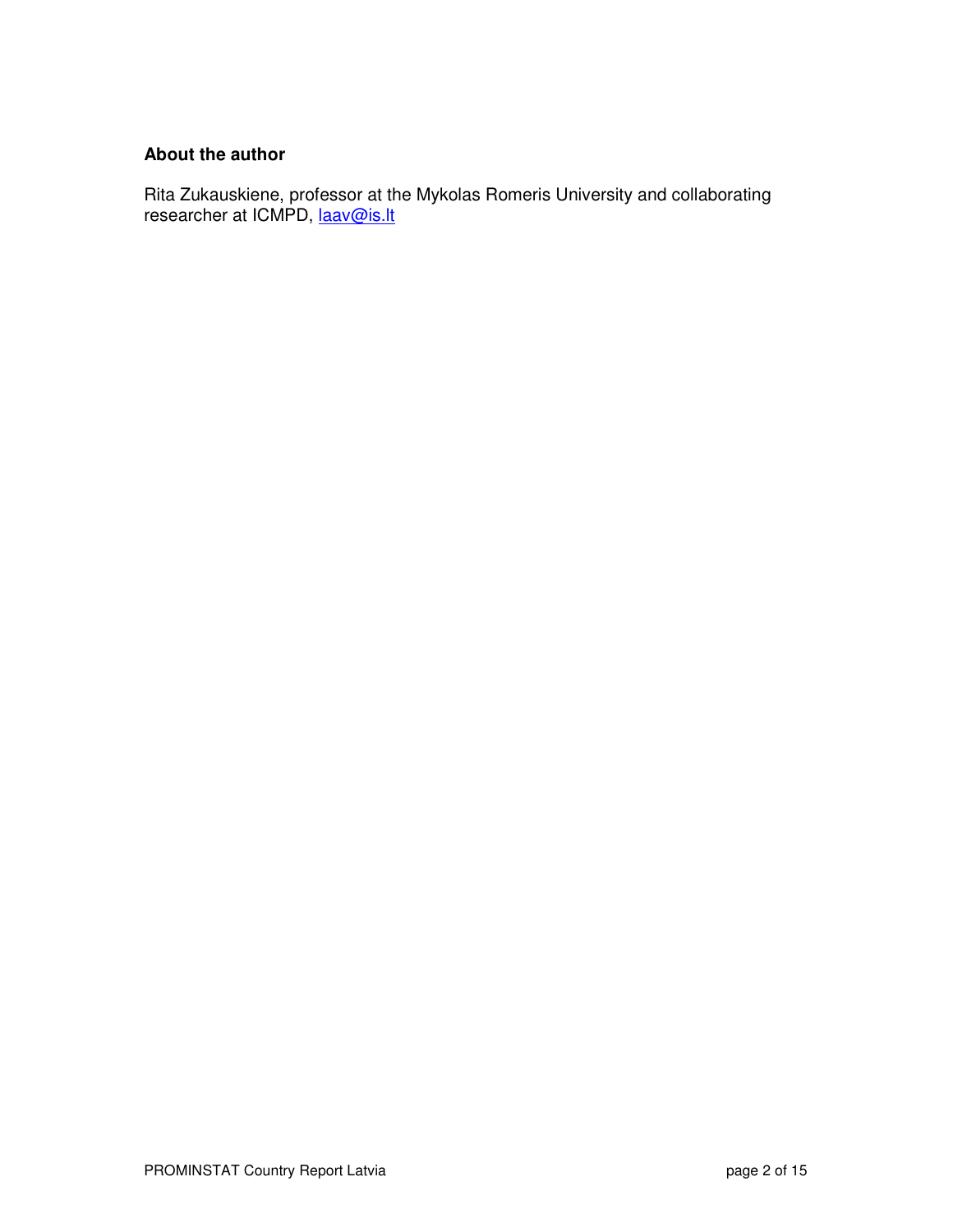# **Table of Contents**

| B. Historical evolution of the national data collection system/data collection                                                          |  |
|-----------------------------------------------------------------------------------------------------------------------------------------|--|
|                                                                                                                                         |  |
|                                                                                                                                         |  |
| E.1. Core demographic data on immigrants and migration control  8<br>E.1.a. Population stocks and general demographic characteristics 8 |  |
|                                                                                                                                         |  |
|                                                                                                                                         |  |
|                                                                                                                                         |  |
|                                                                                                                                         |  |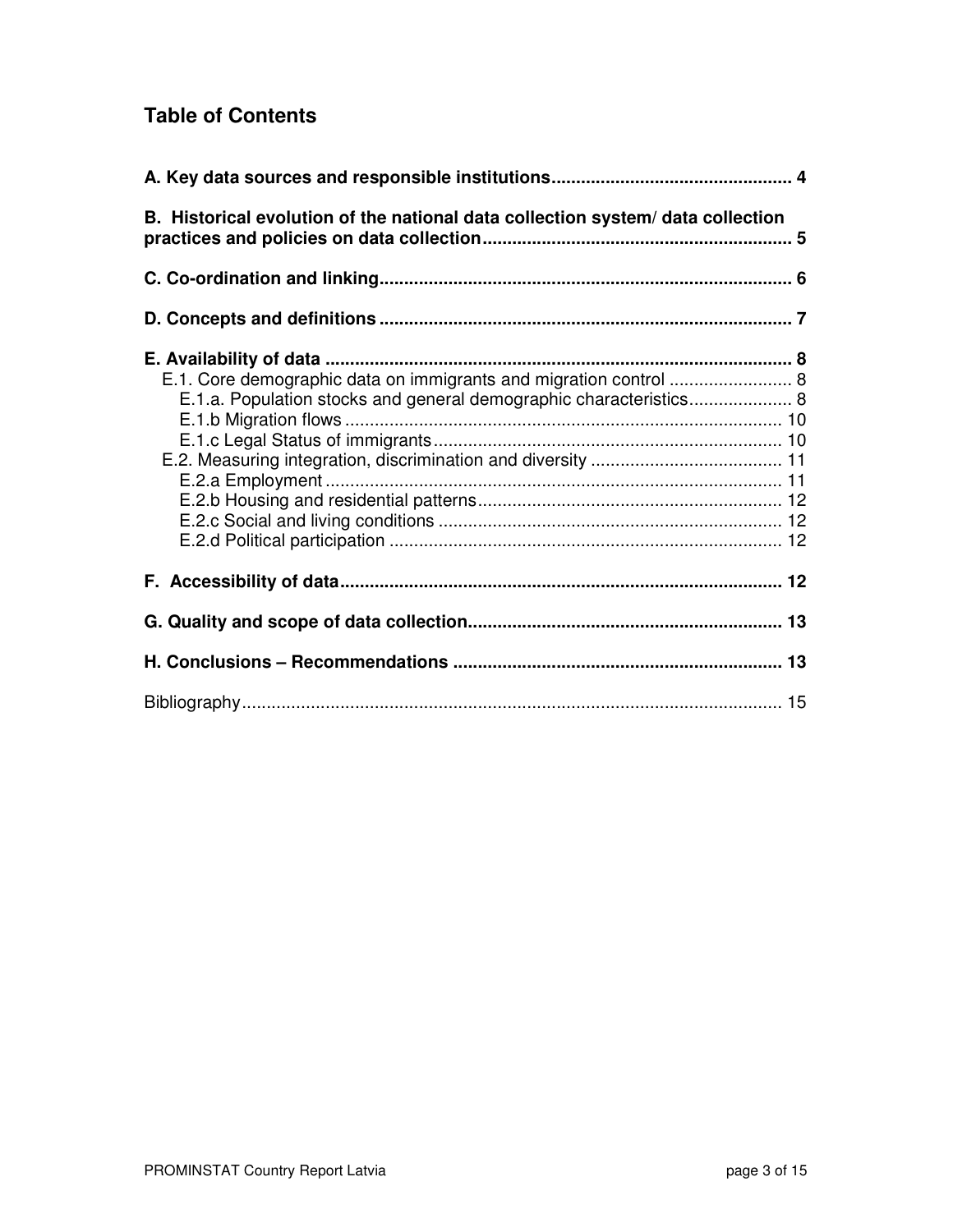## **A. Key data sources and responsible institutions**

Information on migrants in Latvia is available from administrative records. The major sources for aggregate data are the census and administrative databases. The population register and residence permit database are the two most important administrative databases. Other useful sources are the quarterly and annual labour market survey data. However, they typically have less detail of social and demographic relevance. Another source of data on migrant flows are the administrative records that deal with visas and work permits.

The most important national institutions involved in data collection in Latvia on international migration and foreign population stocks are the Central Statistical Bureau (CSB), the Ministry of the Interior, The Office of Citizenship and Migration Affairs (OCMA) within the Ministry of Interior, the Employment State Agency, the Citizenship and Migration Board, the Health Statistics and Medical Technologies State Agency, and others who are also involved in the production of official statistics (http://epp.eurostat.ec.europa.eu/). The Migration and the Border Police Departments within the Ministry of Interior and the Ministry of Social Security and Labour are additionally relevant institutions.

The **Central Statistical Bureau** (CSB) is subordinated to the Ministry of Economics and acts as the principal executer and co-ordinator of the main statistical work. CSB receives monthly electronic data files including all registered arrivals and departures (excluding movements within municipality) from the Population Register. The CSB acquires primary statistical information from respondents such as enterprises, organizations, the population and households by means of regular surveys and oneoff surveys. Information is increasingly drawn from the country's administrative registers, databases and information systems. Currently the CSB uses data from more than 95 administrative data sources such as the State Revenue Service, the Treasury, the Real Estate Cadastre Register of the State Land Service, the Population Register, the Bank of Latvia and the Financial and Market Commission as well as various ministries and institutions under their supervision (For more information see http://www.csb.gov.lv/?lng=en).

The **Office of Citizenship and Migration Affairs** (OCMA) (www.pmlp.gov.lv) is a state institution under the supervision of the Ministry of Interior. For administrative purposes the OCMA maintains a database on all persons legally residing in Latvia. The main dataset is the Residents' Register which is a centralised population register. The maintenance of the Population Register includes entering persons' details into it and verifying the information submitted by those persons, as well as gathering the information required by the Population Register; maintaining and improving the automated account-keeping system of population; providing information to persons and administrative institutions in individual cases, and in legal procedures. The website is available in Latvian, Russian, and English http://www.pmlp.gov.lv/en/.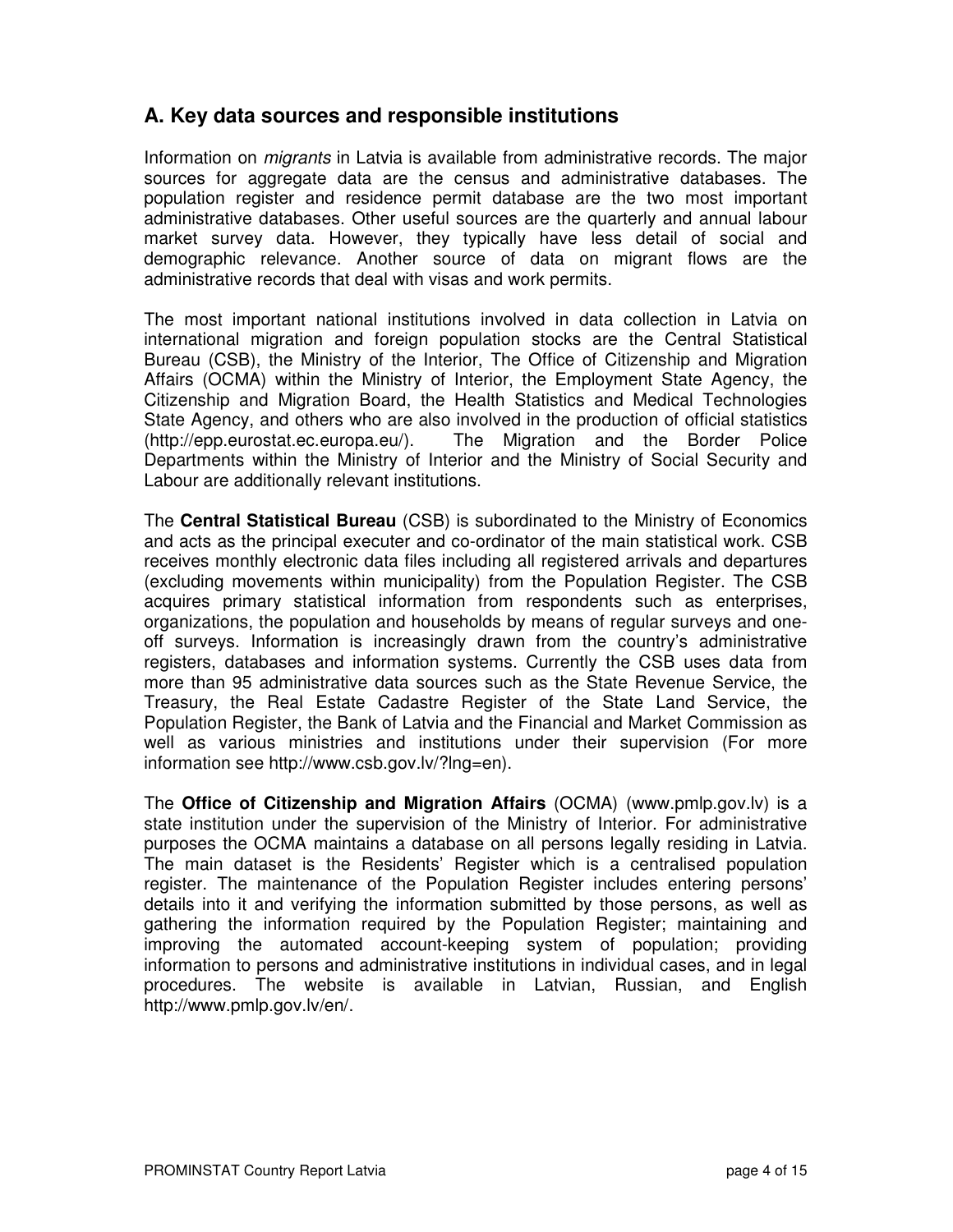The main three datasets collecting information on migration issues that are managed by OCMA are:

*1)* Residence Permit Registration Register (since 1992) The OCMA maintains information on residence permit applications in the Residence Permit Application register that is not linked to Population Register. Aliens who intend to stay in Latvia for more than 90 days or want to be employed in Latvia must have a residence permit. The Latvian consulate abroad records the information onto a visa database. The date of entry or exit is recorded by the Border Guard in this database.

2) Database on asylum seekers. The Ministry of Interior maintains the administrative database on asylum applications and decisions for their internal purpose only. Information about asylum applications is recorded in the database of the Refugee Affairs Department (Asylum Law, www.pmlp.gov.lv/en/documents/).

3) Database on acquisition of citizenship. The information about citizens and acquisition of citizenship is recorded in the Population Register. Information on asylum seekers and refugees is provided to the CSB of Latvia by the Refugee Affairs Department of the Office of Citizenship and Migration Affairs. The Refugee Affairs Department receives the information on refugees and asylum seekers from the State Border Guard. The CSB obtains data on the granting or withdrawal of citizenship of the Republic of Latvia from information provided by the Naturalisation Board of the Ministry of Justice. For its internal use the Ministry of Justice maintains an applications database. Latvian citizenship through naturalization can be granted to persons who have been registered in the Population Register.

### **B. Historical evolution of the national data collection system/ data collection practices and policies on data collection**

Population censuses were conducted in Latvia in 1920, 1925, 1930, 1935 1959, 1970, 1979 and in 1989 (www.csb.gov.lv/csp/). The data from these population censuses were not available to residents, nor were available for general usage publications (www.csb.lv/csp/content/?lng=en&cat=339.). The 2000 Population Census was the first population census since the renewal of the independence of Latvia. In this census part of the information was obtained by interviewers visiting residents at their homes, and part of it from administrative and statistical registers (www.csb.lv/csp/content/?lng=en&cat=339).

Regulation of migration processes in Latvia was started only after the renewal of its national independence. Apart from registering approximately 2.6 million people in the process of the registration Latvia's citizens had to be separated from persons who were not citizens of the country, as well as from persons to whom the law "On Residents Register" cannot be applied (www.pmlp.gov.lv/en/par\_pmlp/history/).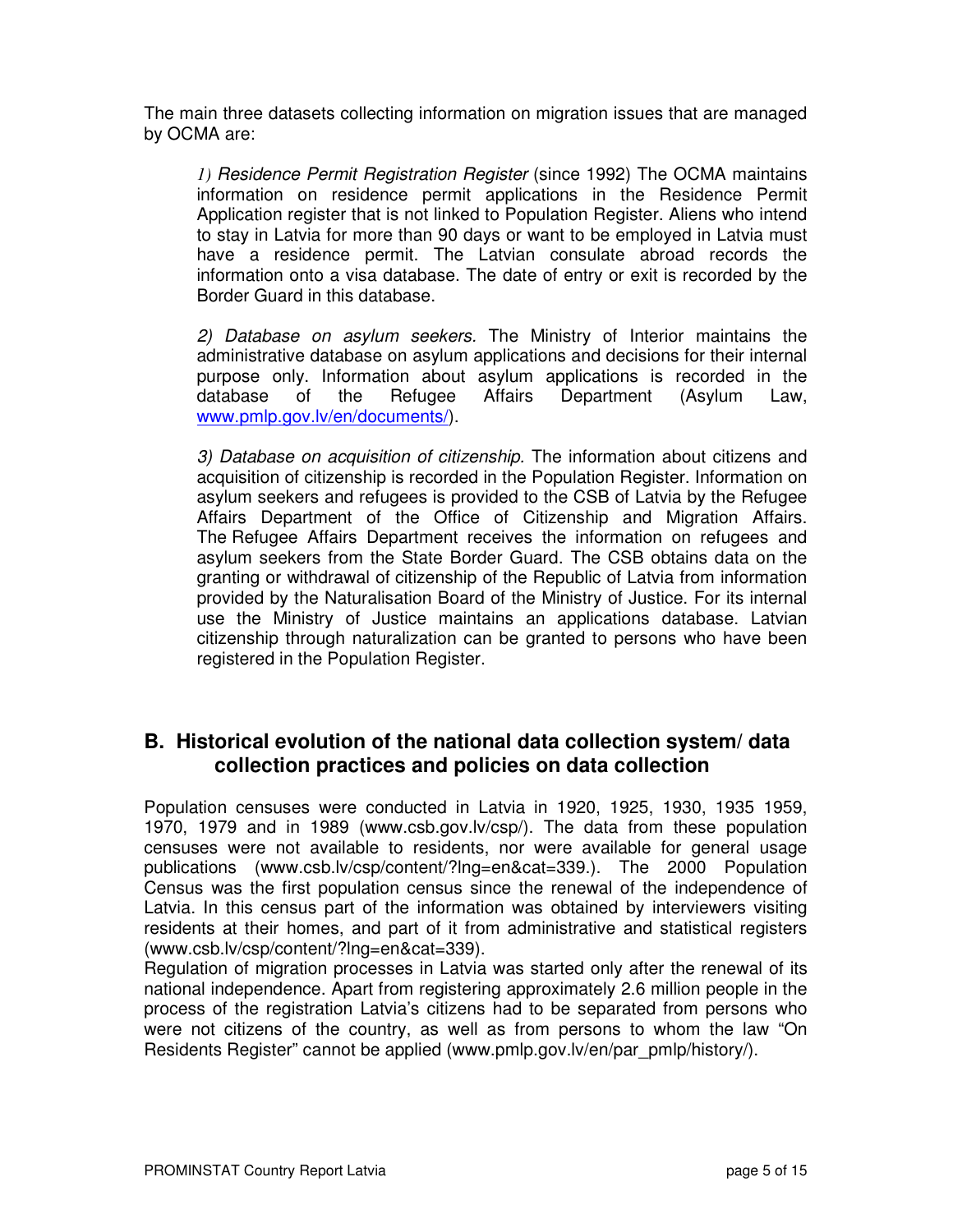The first major survey on Living Conditions in Latvia was the Norbalt survey. Norbalt 1 was carried out in 1994 and Norbalt 2 in 1999<sup>1</sup>. The project included concurrent surveys in the three Baltic countries of Estonia, Latvia and Lithuania. It focused on poverty and economic resources, housing and residential environment, education, labour market (unemployment, working conditions), social integration, health, crime and security. The main institution responsible for the implementation of the survey in Latvia was the Central Statistical Bureau of Latvia. The existence of comparable questions from both the 1994 and the 1999 surveys in all three countries facilitates comparative analyses across time and countries<sup>2</sup>.

# **C. Co-ordination and linking**

All state registers and databases containing personal data include also Personal Identification Numbers (PIN), which enable the linking of different administrative datasets. The use of an identity code allows for the recombination of information on a person existing in different registers. In practice, linking of data by Personal Identification Number is limited and authorities must have very strong arguments to claim this right. Generally, statistical datasets do not include personal identification information. The Population Register includes the main personal data (personal identification code, name, citizenship), address, person identification documents, children, marriage status etc. In November 2007, Latvia implemented national Visa Information System (VIS), which is used for co-ordination and linking of the data available.

The Central Statistical Bureau of Latvia (CSB) acts as the principal executer and coordinator of the main statistical work. The CSB co-ordinates the flow of statistical information at the national level as well as monitoring the coherence of indicators to be included in state registers and other information systems, and the activities of ministries and other state institutions and local governments regarding matters of statistics (for more information visit http://www.csb.gov.lv/?lng=en). The primary statistical information from respondents (enterprises, organisations, inhabitants and their households) is obtained by way of regular (annual, quarterly, monthly) as well as one-off surveys. Information for the implementation of statistical surveys and data collection is increasingly drawn from the country's administrative registers, databases and information systems. The Integrated Statistical Data Management System (ISDMS) that was put into operation in 2002 (see panda.hyperlink.cz/cestapdf/pdf05c1/zeila.pdf) is a centralized system where all data are stored. To date, 200 users are working with the system in CSB central office and more than 60 remote workstations in regional data collection and processing centres connected on-line.

l

<sup>&</sup>lt;sup>1</sup> The study was conducted by the Fafo Institute for Applied Social Science, the first Western research institution to carry out such survey in the former Easter Block. (http://www.fafo.no/norbalt).

<sup>&</sup>lt;sup>2</sup> European Foundation for the Improvement of Living and Working Conditions, 2003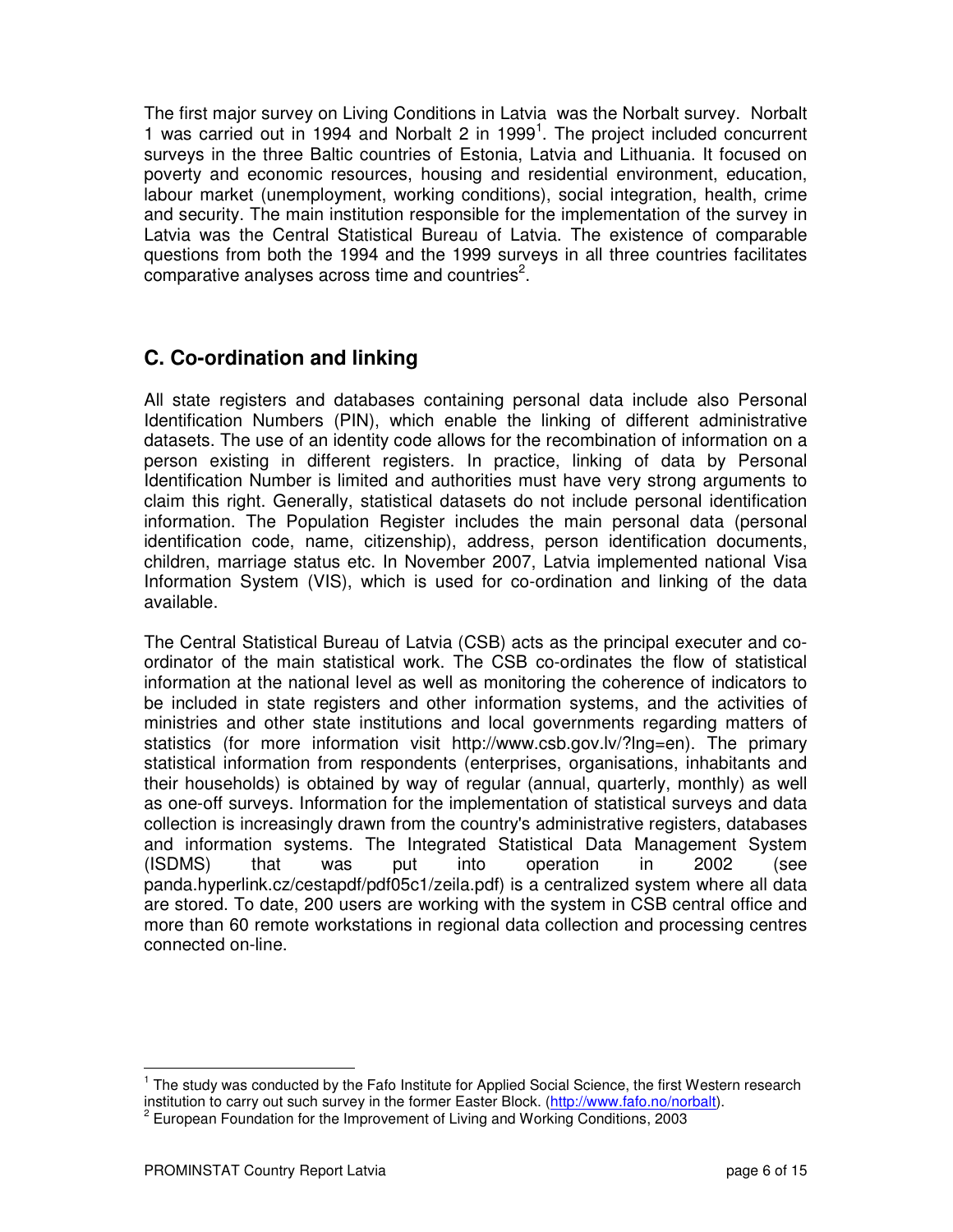# **D. Concepts and definitions**

The main concepts used in Latvia about international migration and migrant integration are the following:

National identity and its type. National identity is the connection of a person with a country which has issued, or is in the legal procedure of issuing, a passport or a document legally representing that person. The types of national identity recognised by the Latvia Residents Register Law are: 1) citizen; 2) recognized non-citizen; 3) stateless person; 4) refugee.

Recognised non-citizen – A person who is not a citizen of the reporting country, nor of any other country, but who has established links to that country which includes some but not all rights and obligations of full citizenship. (http://epp.eurostat.ec.europa.eu/cache/ITY\_OFFPUB/KS-SF-08-108/EN/KS-SF-08- 108-EN.PDF). Latvia can be distinguished from other European states with a large number of recognised non-citizens (almost 25 percent of residents are recognised non-citizens). Recognised non-citizens are citizens of the former USSR who reside in Latvia as well as those who are temporarily absent. According to the legislation of Latvia, former USSR citizens who did not have Latvian or any other citizenship, in 1995 received the status of Latvian non-citizens. Non-citizens have no voting rights, limited rights on pensions, etc. They are not allowed to work in government, police or the civil service.

Immigrants in Latvia are people that have arrived in Latvia for any reason after 1990. All people that have arrived in Latvia from other countries before 1990 are permanent residents and may be citizens or registered non-citizens.

Citizenship. According to the 1991 Decree on the Renewal of Latvian Citizenship, if citizenship was granted to those people who were citizens of Latvia before 1940, they and their descendents maintain citizenship.. The 1994 Citizenship law constitutes who are the citizens of Latvia and who are not, and determines the process of naturalization.

Dual citizenship - a case when a person is a citizen (or a subject) of more than one state. Citizens of Latvia and their descendants who either fled the country or were deported from Latvia in the period from June 17, 1940, to May 4, 1990, and have been naturalized abroad, could register as citizens of Latvia in the Population Register by July 1, 1995. The regulations thus allow for dual citizenship on the above terms. If, however, individuals register as citizens of Latvia after July 1, 1995, they have to renounce citizenship of their other country.

These concepts appear often in statistical datasets as well as in some administrative databases. Less often and mainly in statistical datasets, other concepts appear, such as: Mother tongue/ main language, gender, age, education level, country of birth of parents, country of residence 1 year before survey, year of arrival in Latvia, parents' place of birth, knowledge of other languages, religious affiliation, etc.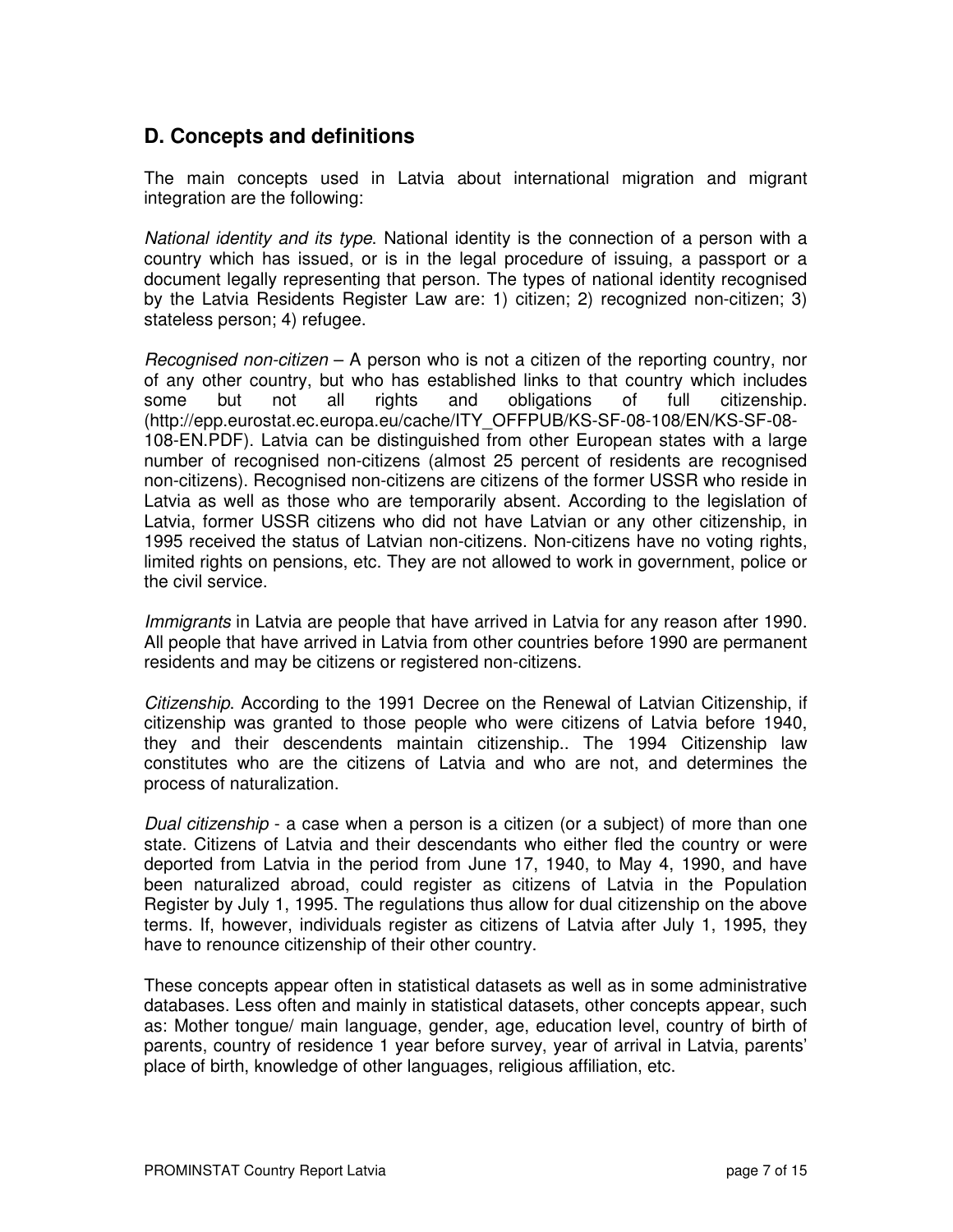# **E. Availability of data**

#### **E.1. Core demographic data on immigrants and migration control**

#### **E.1.a. Population stocks and general demographic characteristics**

The Central Statistical Bureau of Latvia (CSB) produces the largest part of the international migration statistics. It is possible to generate tables based on citizenship of persons (e.g. it gives numbers of foreigners from each country living in Latvia). The country of origin, either by country of birth or by country of citizenship, is available. The stock of residents with a foreign background can be examined by using statistics on naturalization. The statistics constitute data on the population's place of residence, age, native language, nationality and country of birth, as well as on the spouse, all the children and parents of an individual person, as well as on marriages or divorces. Sex, age, citizenship and country of previous/next residence are published in the demographic yearbook, as well as purpose of stay. No information about country of birth is available in the publication but as the data source (the Residents' Register) includes this information, the data on country of birth can be obtained.

#### **The residents Register**

The Residents' Register is the potential source for data on both population stocks and migration flows. The register records Latvian citizens, Latvian recognized noncitizens, as well as foreigners, stateless persons and refugees who have received permits for residing within the country. Population distribution by citizenship countries is based on information that is available from the Residents' Register. Immigration, emigration, citizenship, births, deaths, marriages, divorces etc. are registered with a date. The data on the international migration of the population is obtained by processing the data from arrival or departure records. These records also provide data on one's place of birth, sex, ethnicity, citizenship, education level, marital status, place of present and previous residence, reason for the migration and number of children who arrived or departed with their parents.

Most statistical surveys on persons include some questions concerning foreign background and could serve as good sources for research on migrants. Dedicated registers (Residence Permit Registration Register, Database on asylum applications and decisions) are generally not anticipated to be used for other purposes. Data on decisions about granting citizenship are based on the internal database of the Ministry of Interior. Asylum seekers who are granted asylum or are granted another status to remain in the country are recorded in the Residents' Register.

#### **Labour force surveys**

The Labour force surveys (LFS) provides data for statistics on migrants and migration. The organization responsible for planning and conducting the survey is CSB of Latvia. The first LFS took place in November 1995. The LFS provides information about the size of the population, including the economically active population broken down by various characteristics (sex, age, educational qualifications, place of residence, employment status, kind of work, kind of economic activity of the unit in which they work, its location and form of ownership, occupations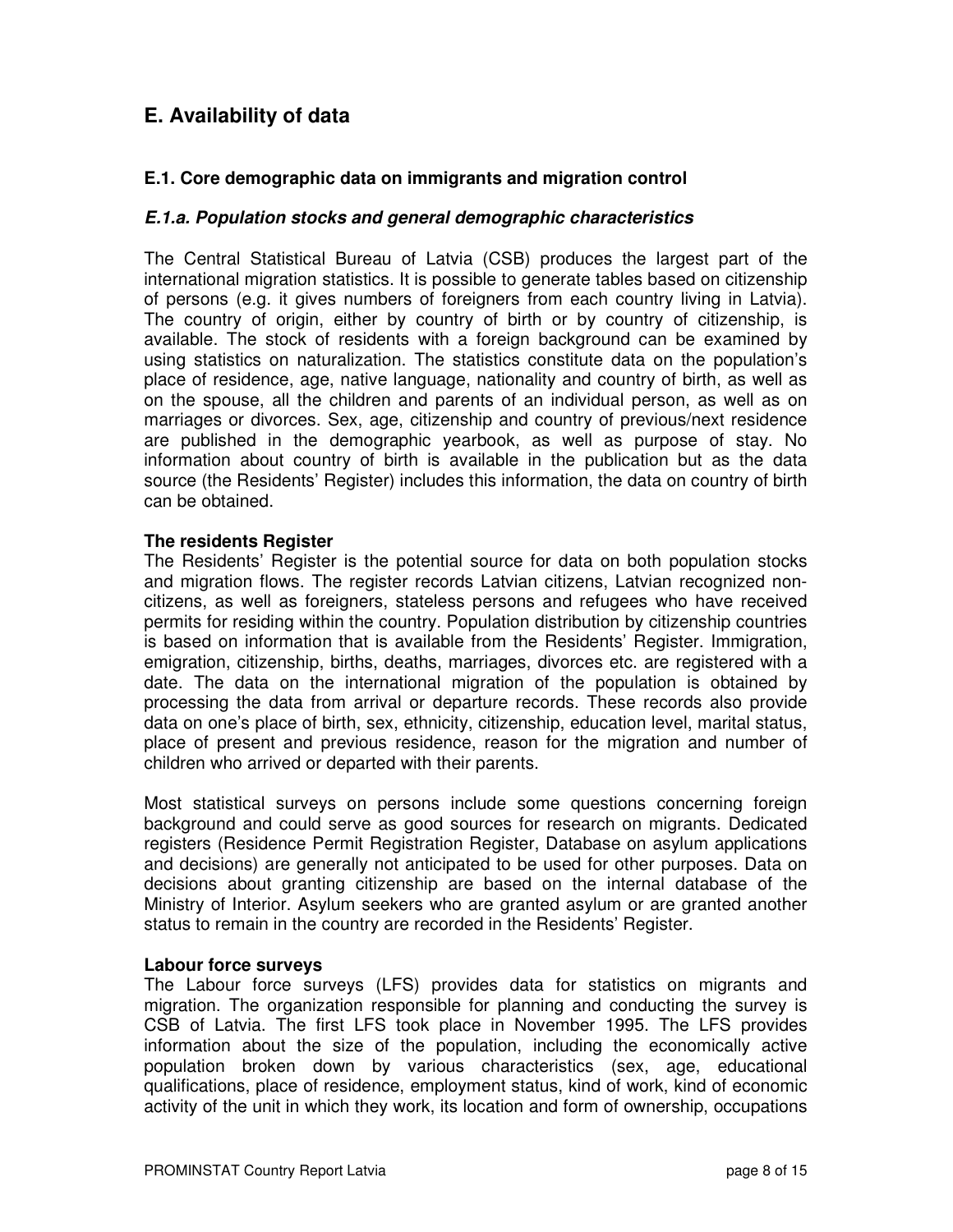and professions, time worked, and so on), as well as on the economically inactive population and non-working jobseekers.

#### **NORBALT Living Conditions Survey**

In 1994 and 1999 Norbalt I and II took place. Similar surveys are also being conducted in other countries (http://www.fafo.no/norbalt/latvia.pdf). The population register was used to draw a sample of addresses. Several indicators of socioeconomic position were available in both survey years for all three countries: education, employment status, possession of a car and number of rooms in the dwelling.

#### **Health behaviour among Latvian adult population Survey**

Health behaviour among the Latvian adult population survey is based on FINBALT Health Monitor methodology. The information was collected about health-related behaviours: demographic characteristics (sex, age, nationality, place of residence, marital status, education, occupation, income), health-related behaviors (smoking, nutrition, physical activity, alcohol consumption), behavioral change, participation in health promotional activities, issues related to health services and health policy, health status, self-assessment of health, and knowledge about various health aspects. Questions are available under:

http://www.ktl.fi/attachments/suomi/julkaisut/julkaisusarja\_b/2007/2007b27.pdf.

#### **Health Consumer trends survey, Latvian population**

The national population survey on the use of the Internet for health purposes collected data from a representative random sample, prestratified by age and gender. The survey was conducted in October-November 2005 and in April-May 2007. This study investigated patterns of health-related Internet use, its consequences, and citizens' expectations about their doctors' provision of e-health services. Information is provided for the whole population, including immigrants. However, no statistical data about migration issues was provided.

#### **Census**

The last Population and Housing Census of Latvia was carried out on 31 March 2000. Information was obtained on the number, composition, occupation, sources of livelihood of the population, as well as their dwellings and other indicators. The census used the traditional method of enumeration combined with data from administrative and statistical registers. It was based on enumeration questionnaires. In addition, one third of the characteristics were gathered from the Population Register, building and tax register. The census covered persons registered in the Population Register and those persons who were inhabitants of Latvia. Children who had not yet been registered in the Population Register were also enumerated. People were not covered if they had no identity code, were without a registered residential address in Latvia, or were registered in the Population Register but had lived abroad for more than a year. Also, persons who had arrived in the country and intended to stay for less than a year, children born after the critical census moment and persons who had died before the critical moment, were not recorded during the 2000 Census. Part of the information was obtained from the Population Register and from the information system of State Revenue Service. Sex, age, country of birth, and country of citizenship were not asked in the census questionnaire. However, the information is collected through the PIN number in the Population register.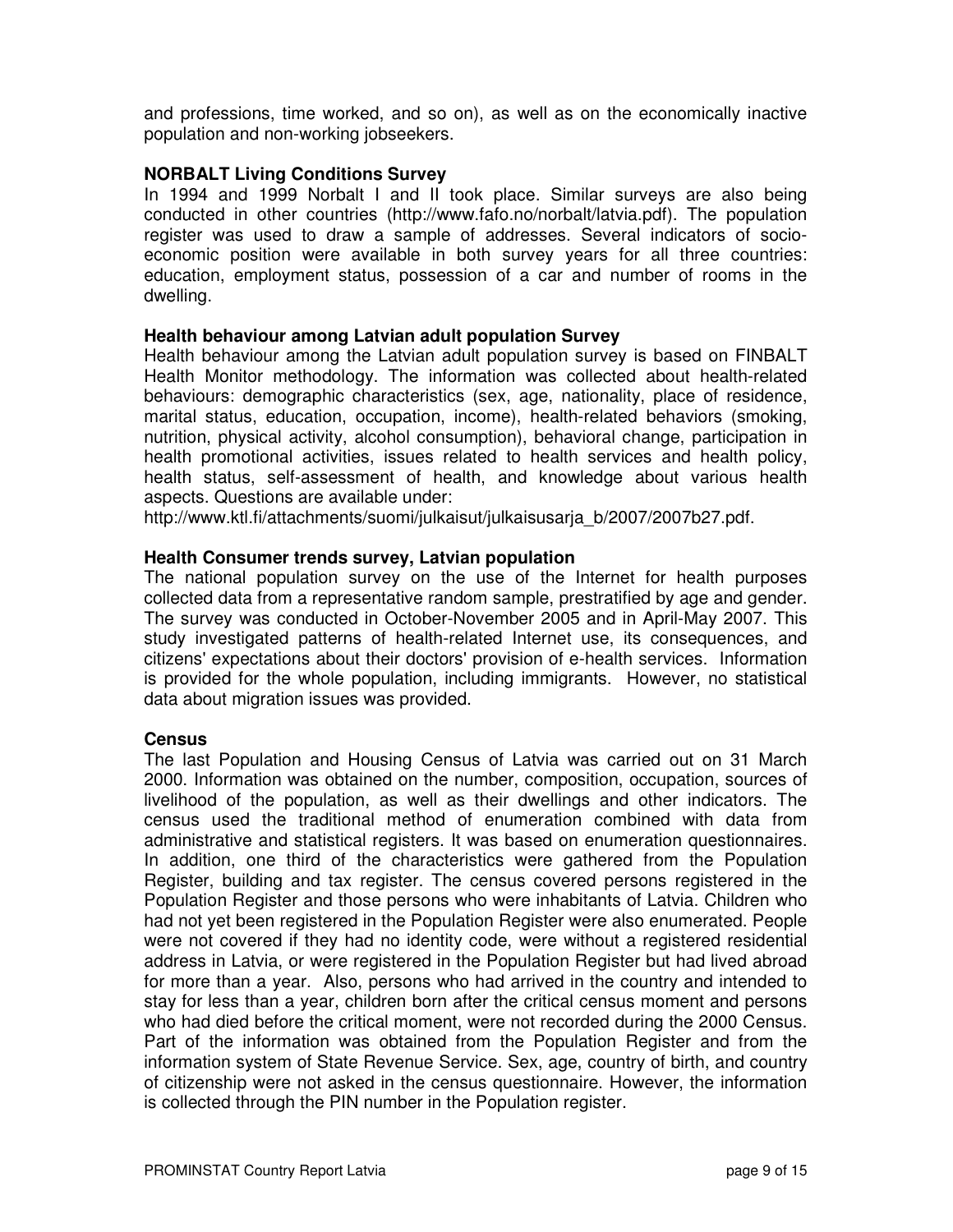#### **Tax Register**

Persons are registered in the Register of VAT taxable persons upon the following conditions: naturalised persons according to the declared place of residence and legal persons according to the legal address. Persons from an EU member state or persons not registered in the territory of the EU submitting the registration application should present a document confirming the identity of the person, such as a driver's license. If the registration application is signed and submitted by an authorized person, this person should also submit the corresponding authorization. However, this data is not accessible for public use.

Sex, age, citizenship and country of previous/next residence are published in the demographic yearbook, as well as the purpose of the stay. No information about country of birth is available the in publication but as the data source (the Residents Register) includes this information, the data on country of birth are available.

#### **E.1.b Migration flows**

Compared to other Eastern European countries, Latvia has not yet become a target country for immigrants, though there was a flow of immigrants after the restoration of Latvia's independence. This flow predominantly consisted of a high percentage of repatriate citizens (returnees) who returned to Latvia when independence was restored. Most of those who arrived in Latvia during the Soviet period have now been naturalised. The migration trends in the Republic of Latvia four years after its accession to the European Union have not changed significantly, and the number of immigrants has not increased considerably (http://www.unece.org/stats/documents/ece/ces/2008/36.e.pdf).

In migration statistics the age, gender, marital status, native language, country of birth, region of arrival and departure of migrants are included. The data describe the situation on the day of the move. Data are available on the country of departure and arrival for immigration and emigration. International migration indicators are produced by CSB of Latvia. The Residents' Register is the main data source for producing international migration statistics, as the Residents' Register accumulates data on the people who have emigrated/immigrated by the place of residents, i.e. people who have declared their emigration/immigration. The data that are used from this database include personal ID number (for identification), sex, citizenship, family status, future/former place of residence, date of departure/arrival. Data on emigrants and immigrants are accumulating continually and are managed in the demographic statistics database.

#### **E.1.c Legal Status of immigrants**

The legal status of foreigners, the procedure of their arrival and departure, residing and dwelling, granting of asylum, integration and naturalization as well as other important issues are regulated by the Law "On Seekers for Asylum and Refugees in the Republic of Latvia" and Law "On the Status of Former USSR Citizens Who are not Citizens of Latvia or Any Other State" (2004). The Aliens Register may be used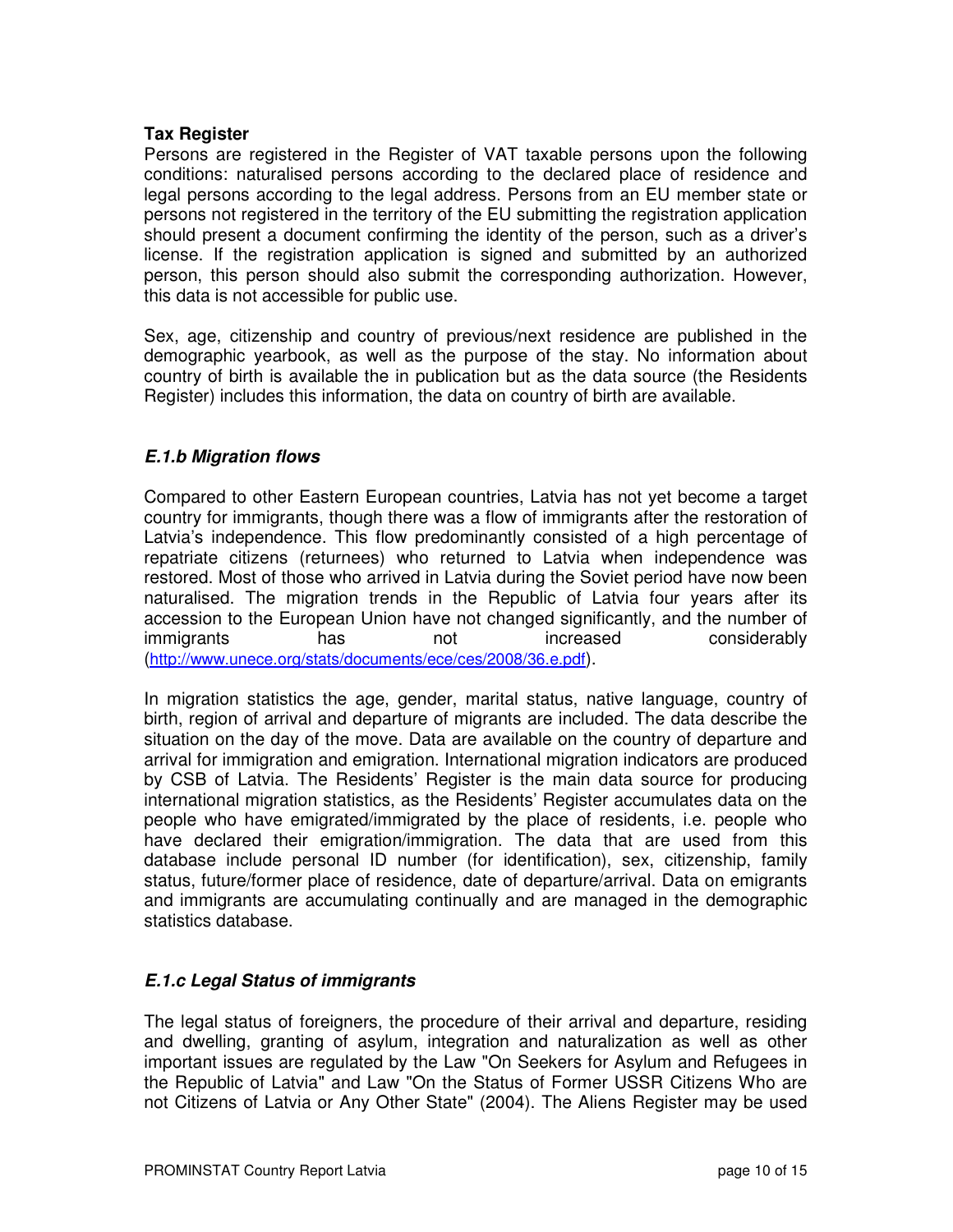as a data source for the legal status of immigrants. The Register allows for the possibility of compiling statistics on applications and decisions on asylum and statistics on residence permits, grouped according to the grounds for the application. The Aliens Register includes the following personal data: citizenship, place of birth, place of residence, civil status (family circumstances and the date of their changing); ethnic nationality and personal document data. The Residents' Register contains information on residence permits.

#### **E.2. Measuring integration, discrimination and diversity**

Two broad types of data source relevant for analyzing integration are available in Latvia: administrative datasets (notably official employment statistics & statistics of the registered unemployed), official statistical datasets (notably the census). These data will only include immigrants who are registered as residents in Latvia and therefore have entered Latvia legally. Immigrants are covered in the areas of employment, housing and residential patterns, family and household, and crime, in the same way as people of Latvian origin. However the relevant registers are all based on administrative data and therefore areas such as jobs in the black economy and untaxed income are not covered.

Data that may be used for analysing integration, discrimination and diversity are collected by many interview surveys, including censuses. Questions about socioeconomic characteristics of persons and households are included in the census and all social surveys. Regular statistical surveys (Labour Force Survey) collect detailed data on the socio-economic situation of the population and, in particular, the most detailed data on employment. Detailed data on education, household composition and housing patterns are also available. In parallel, migration-related variables have been included in the health interview survey. Thus, data could be found for measuring and analysing integration, discrimination and diversity.

#### **E.2.a Employment**

The CBS of Latvia provides annual data on employment statistics by region on the population's economic activity and employment. The data on employment statistics is mainly combined from administrative registers and statistical data files. The employment data describe the main type of activity of the population, industrial distribution, occupational status, number of workplaces, location of workplaces, educational level and income of the population. The CBS of Latvia is conducting employment and unemployment sample surveys. The Labour force surveys (LFS) is the primary source for employment statistics. Topics covered are: employment, unemployment, underemployment, hours of work, wages, income, informal sector employment, duration of employment and unemployment, discouraged and occasional workers, industry, occupation, status in employment, education/qualification skills, second jobs. Overall, the LFS is not a good source for statistics on migrants and migration. The survey results are focused on labour force, employment and unemployment.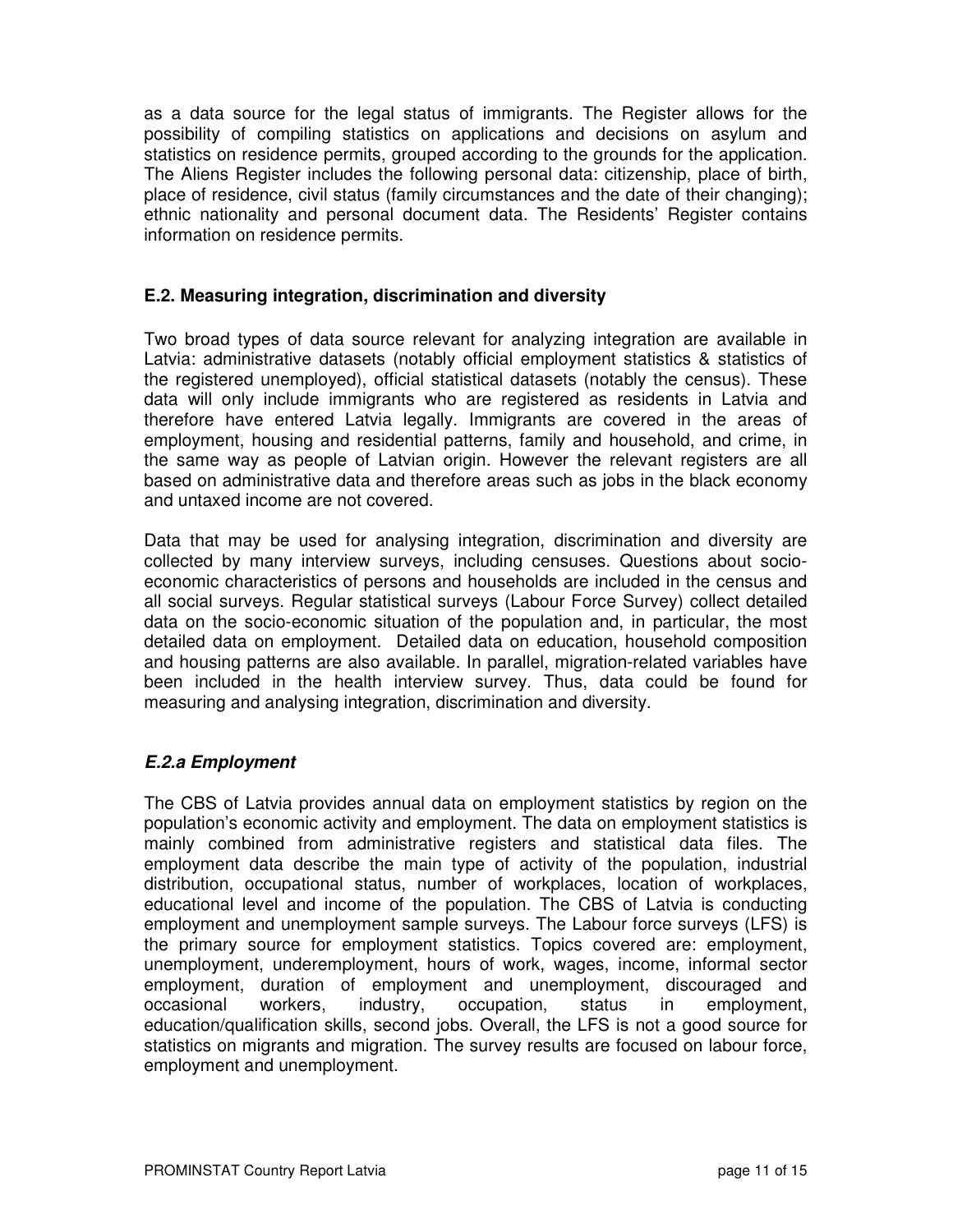#### **E.2.b Housing and residential patterns**

The CBS of Latvia produces housing statistics through linking building and dwelling stock statistics with data on permanent residents. The statistics on householddwelling units and housing conditions are produced annually. Housing conditions are described by type of building, number of rooms and equipment of dwelling, as well as by structure and stage in life of the household-dwelling unit and age of its members. There are also statistics concerning the living conditions of different population groups. Data from surveys can be used for analysis related to housing conditions of different groups of the population.

#### **E.2.c Social and living conditions**

The CBS of Latvia produces statistical information characterising the demographic development of the country as well as comprehensive data on births, deaths and causes of deaths, marriages, divorces and migration. Data on social and living conditions include statistics concerning different population groups. Demographic indicators are presented each year in the Demographic Yearbook. Data are presented on the national level, by urban and rural areas, and are the main indicators.

#### **E.2.d Political participation**

The CBS of Latvia produces political participation related data on the results of general elections, persons entitled to vote, voting, candidates and the elected. These statistics themselves do not include any migration related variables. The Residents' Register establishes a register of eligible voters based on the Residents' Register. In this context, it is possible to compile migration related statistics on political participation.

This situation, which was only clarified after an initial period of complete legal uncertainty, implies that Latvia has to deal with a large number of stateless persons, called 'non-citizens' or 'aliens'. The legal status of non-citizens (they could be identified in the registers) is based on the 'Law on the Status of Former USSR Citizens' (http://www.humanrights.lv). Without voting rights, the majority of Russianspeakers in Latvia had little opportunity to influence the formulation of a restrictive linguistic legislation, including language requirements for employment and the mandatory use of the state language in various areas.

# **F. Accessibility of data**

General aggregate statistics are available at the website of the CBS of Latvia. The Central Statistical Bureau of Latvia is a central independent government statistical agency. The website provides a history of statistical development in Latvia with administrative and legal details of the current structure. There are basic socioeconomic data for a range of aspects of the national economy with methodological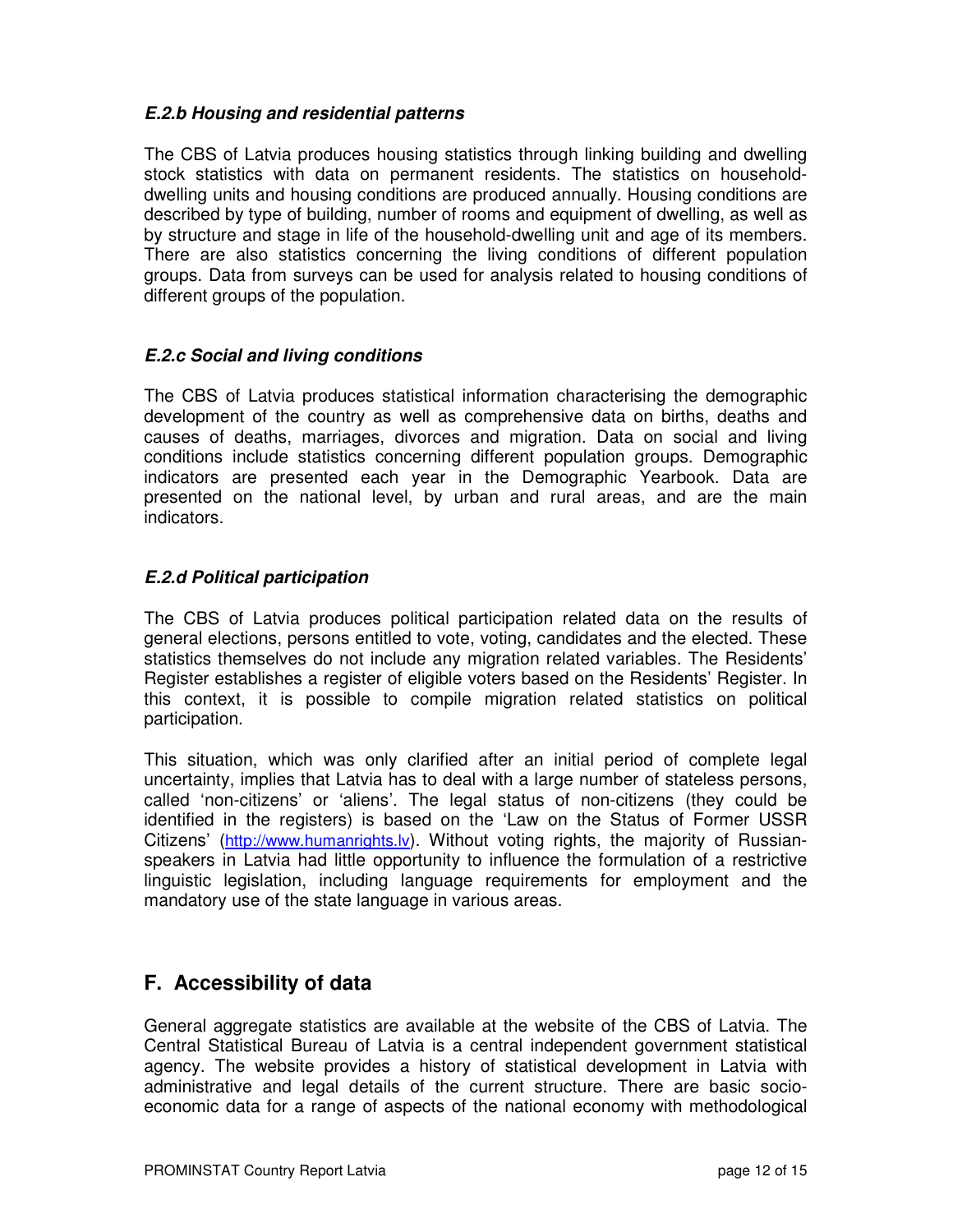information. There are also details of their customised information compilation services and charges. The Service provides the possibility to choose variables and to process the data in different forms. Preliminary statistics are used for producing monthly and annual statistical information, and they are provided to users at their own request. Statistical information about international migration (including data on sex, age, citizenship and country of previous or next residence) is published in statistical publications. Most registers maintained by different Latvian government departments, as well as the statistics produced by the police, are not directly available.

# **G. Quality and scope of data collection.**

The most significant share of statistics is included in Official Statistics, e.g., produced by CBS of Latvia. Statistics on migration flows on citizens and aliens are based on registration of place of residence (arrivals from and departures abroad) in the Residents' Register. Official statistics in Latvia cover only one type of international migration, namely immigration for permanent settlement. However, there has been a steady decline in the numbers of immigrants.

The coverage and reliability of data on migration events as well as population stock data by characteristics relevant to migration in the Residents Register are considered to be generally low. Information about emigration is recorded in a register only when a person decides to inform the authorities about his/her new place of residence. Even if the registration of place of residence is obligatory, the rules are not clear concerning the period of residence that has to be submitted. It is obvious that many emigrations of nationals are not recorded, nor is their return from abroad.

This is valid also in cases of immigration and emigration of citizens of other EU Member States. Data on migrations of foreigners for non-EU countries are presumably better recorded, as this information is linked to residence permits. Data on previous place of residence may be largely missing from the Population Register and it needs careful analysis of several consequent records to identify the latest international immigrations.

Analysis of the available data shows that a sufficient level of international comparability of migration statistics has not yet been reached. According to the CSB of Latvia, one of the essential reasons for this is deviation from main definitions, particularly in the length of stay/residence included in the United Nations Recommendations on Statistics of International Migration (http://www.unece.org/stats/documents/ece/ces/2008/36.e.pdf).

# **H. Conclusions – Recommendations**

Overall, statistical data on migrants and migration is rather limited. The latter may be related to at least two reasons: a) an absence of large numbers of new immigrants into Latvia and b) the naturalisation of immigrants who arrived in the country during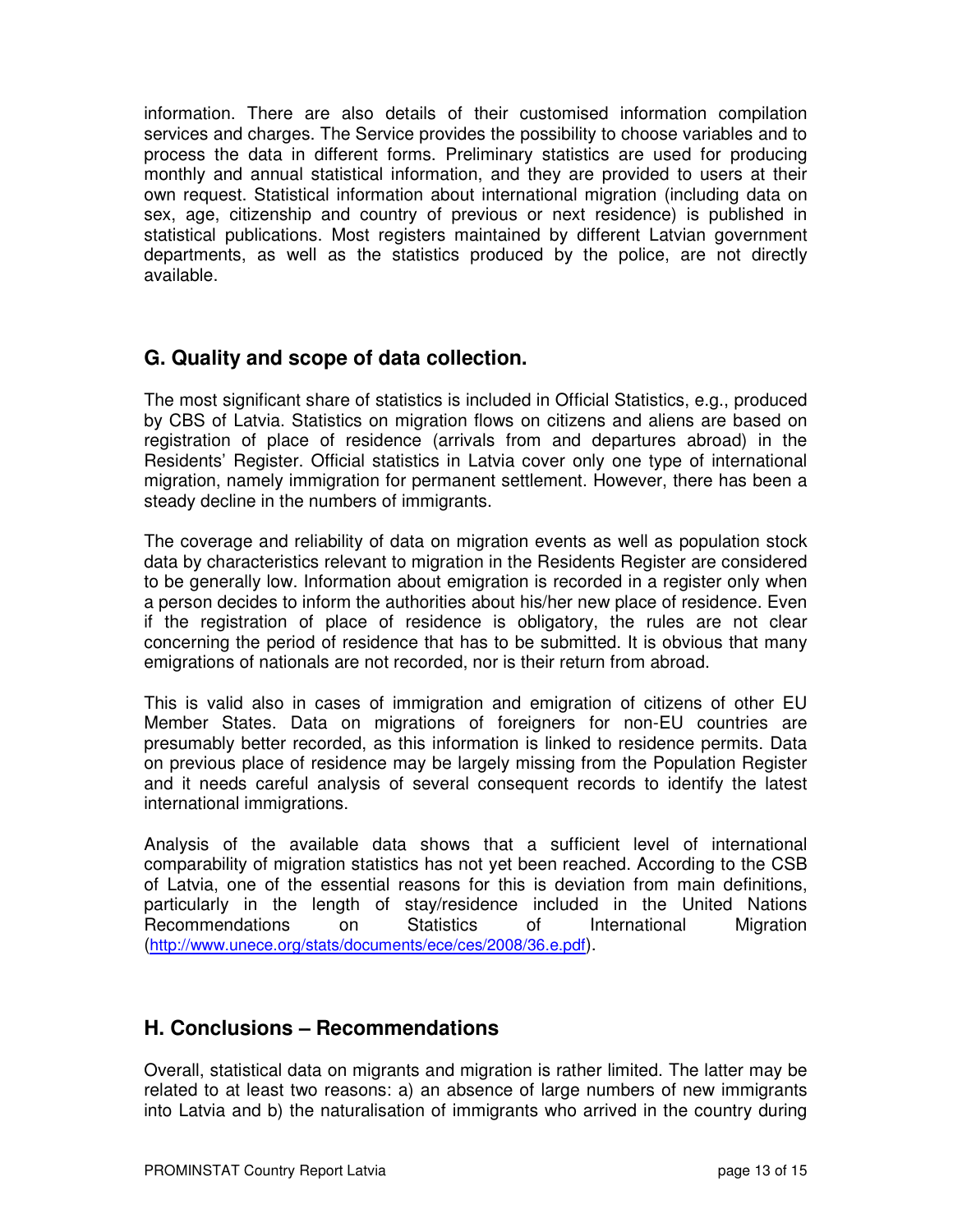the Soviet period. The present analysis shows that there is no comprehensive immigration database as such in Latvia. Information and statistics on migration have to be drawn from different types of databases. At the same time, there are discrepancies in data supply as different institutions use different definitions and/or cover different target groups. For research purposes, the most reliable data on migrants and migration is to be taken from administrative datasets. Survey data (such as the LFS) has limited coverage of immigrants.

It is important for policy makers who use statistical data to make sure that they understand the meaning of the term 'non-nationals'. An improvement of migration statistics is recommended, including an increase in both quality and international comparability of data.